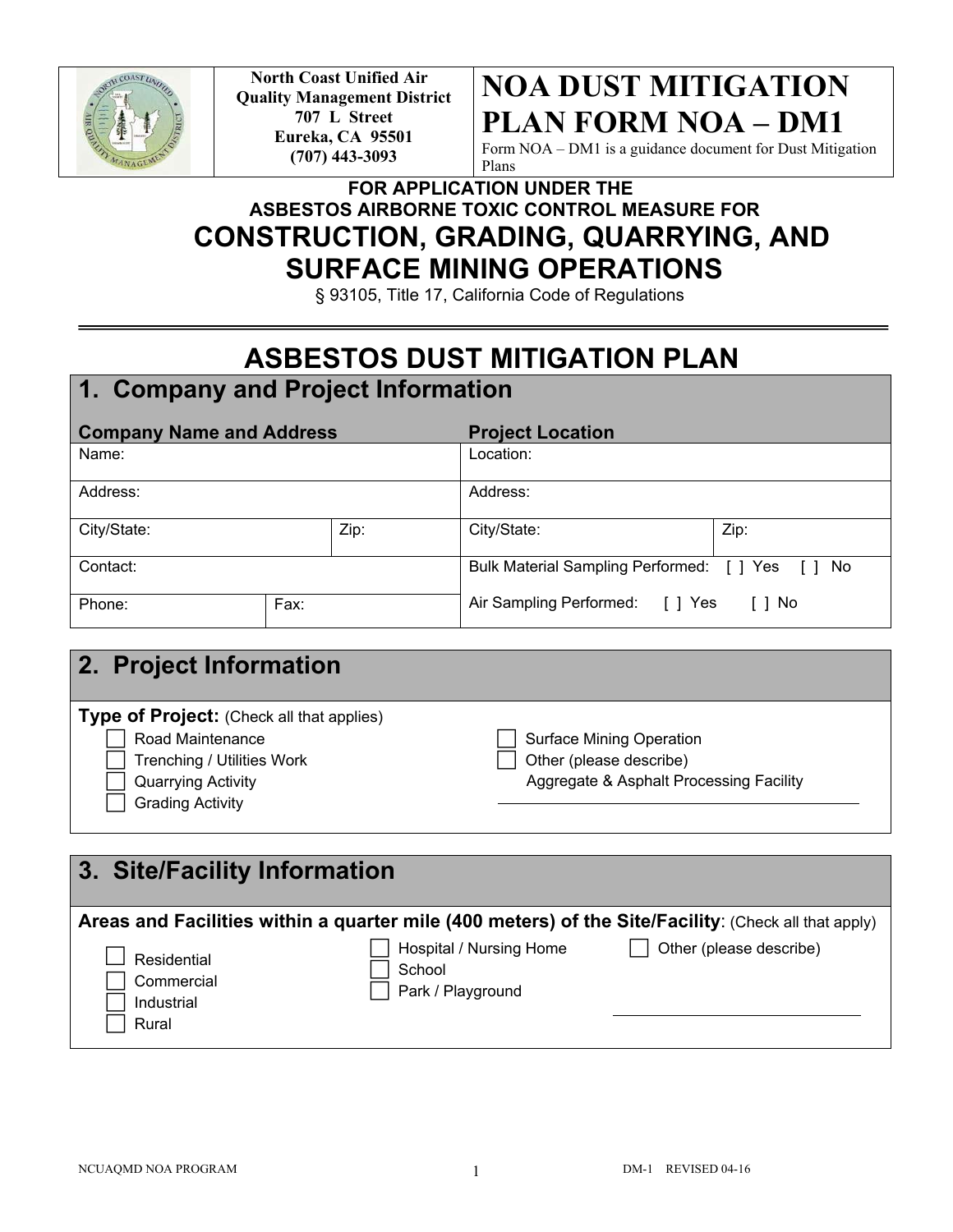| 4. Track-out onto the paved public road                                                                                                                                                                        |
|----------------------------------------------------------------------------------------------------------------------------------------------------------------------------------------------------------------|
| Please mark the box preceding each measure that will be implemented:                                                                                                                                           |
| THIS MEASURE MUST BE ADDRESSED:                                                                                                                                                                                |
| Any visible track-out on a paved public road where vehicles exit the work site will be removed; Removal will<br>be performed using wet sweeping or a HEPA filter-equipped vacuum device at two-hour intervals. |
| AND installation of one or more of the following track-out prevention measures:                                                                                                                                |
| A gravel pad designed using good engineering practices to clean the tires of exiting vehicles; or                                                                                                              |
| A grizzly; or                                                                                                                                                                                                  |
| A wheel wash system; or                                                                                                                                                                                        |
| Pavement extending for not less than fifty (50) consecutive feet from the intersection with the paved public<br>road:                                                                                          |
| Any other measure(s) as effective as the measures listed above: (Briefly describe below)                                                                                                                       |
|                                                                                                                                                                                                                |
|                                                                                                                                                                                                                |
|                                                                                                                                                                                                                |
|                                                                                                                                                                                                                |

# **5. Active Storage Piles**

#### **THIS MEASURE MUST BE ADDRESSED:**

 $\Box$  Stock and working piles will be kept adequately wetted during the addition and removal of material.

## **6. Exposed Areas and Inactive Stockpiles**

**Please mark the box preceding each measure that will be implemented**:

Exposed areas and inactive stockpiles that are prone to mechanical or wind disturbances shall include **one or more of the following:** 

The surface will be kept adequately wetted; or

Controlled using dust palliatives or suppressants, paving, wind berms or breaks; or

 Covered with tarps or material that contains less than 0.25% asbestos as determined using an approved asbestos bulk test method; or

Any other measure(s) deemed as effective as the measures listed above. (Briefly describe below)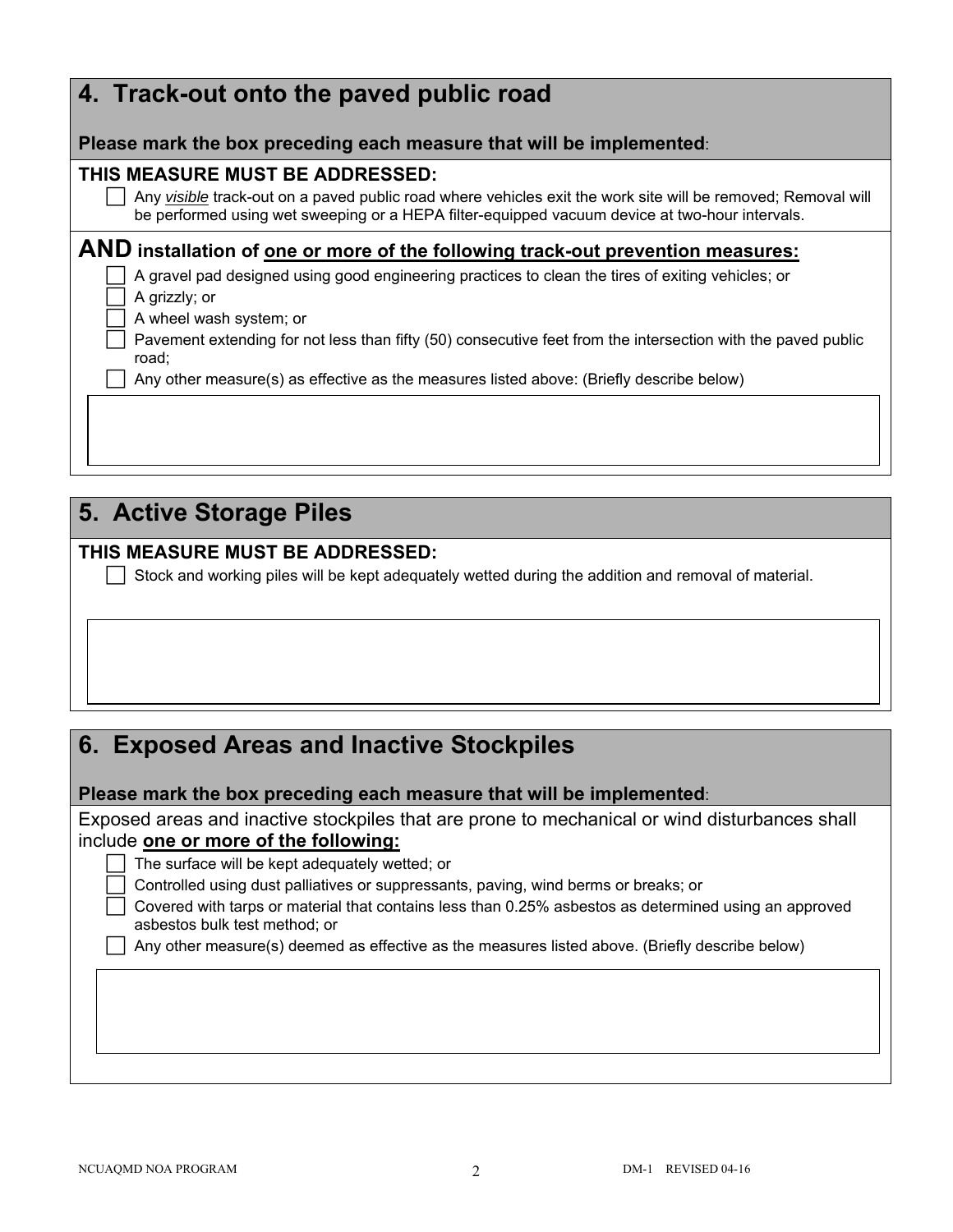| 7. Traffic on On-Site Unpaved Roads, Parking Lots, and Staging<br><b>Areas</b>                                                                                               |  |  |  |
|------------------------------------------------------------------------------------------------------------------------------------------------------------------------------|--|--|--|
| Please mark the box preceding each measure that will be implemented:                                                                                                         |  |  |  |
| THIS MEASURE MUST BE ADDRESSED:                                                                                                                                              |  |  |  |
| A maximum vehicle speed limit of fifteen (15) miles per hour or less;                                                                                                        |  |  |  |
| <b>AND</b> one of the following:                                                                                                                                             |  |  |  |
| Water sufficiently often to keep the area adequately wetted; or                                                                                                              |  |  |  |
| Pave with asphalt or concrete; or                                                                                                                                            |  |  |  |
| Apply chemical dust suppressants or palliatives consistent with manufacturer's directions; or                                                                                |  |  |  |
| Maintain a gravel cover to a depth of three (3) inches with material that contains less than 0.25% asbestos<br>as determined using an approved asbestos bulk test method; or |  |  |  |
| Any other measure(s) deemed as effective as the measures listed above. (Briefly describe below)                                                                              |  |  |  |
|                                                                                                                                                                              |  |  |  |
|                                                                                                                                                                              |  |  |  |
|                                                                                                                                                                              |  |  |  |
|                                                                                                                                                                              |  |  |  |
|                                                                                                                                                                              |  |  |  |

### **8. Earth Moving Activities**

**Please mark the box preceding each measure that will be implemented**:

#### **THIS MEASURE MUST BE ADDRESSED:**

Adequately wet materials to be quarried, excavated, or graded;

## **9. Off-Site Transport**

**Please mark the box preceding each measure that will be implemented**:

### **THIS MEASURE MUST BE ADDRESSED:**

The operator must ensure that no trucks are allowed to transport excavated material off-site unless:

Loads are adequately wetted before and during truck loading operations.

### **AND one of the following:**

Loads are adequately wetted and covered with tarps; or

 Loads are adequately wetted and the material does not touch the front, back, or sides of the cargo compartment at any point less than six (6) inches from the top and that no point of the load extends above the top of the cargo compartment.